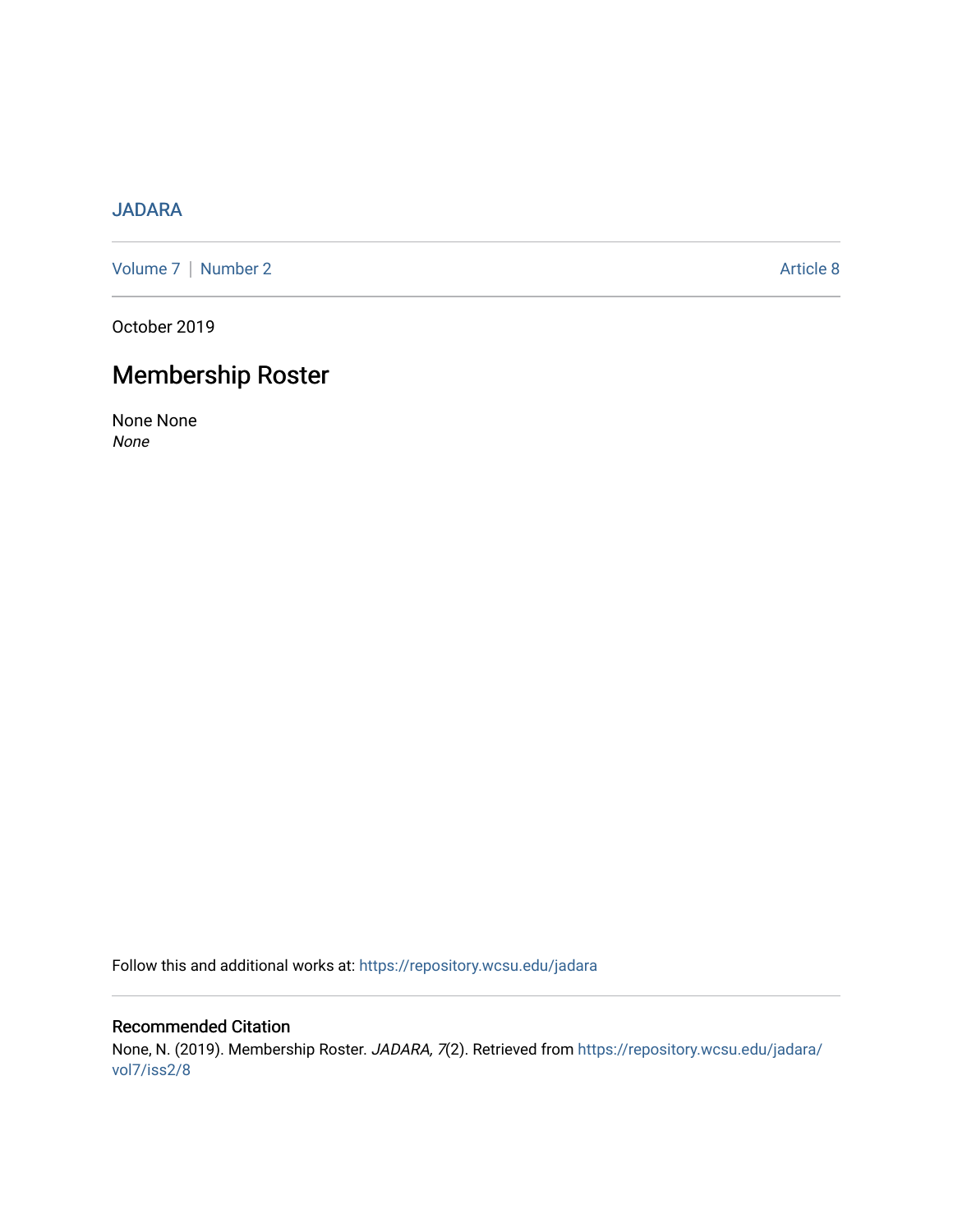None: Membership Roster

# MEMBERSHIP ROSTER

Only the State of North Dakota is not represented in the following list of PRWAD members. Members of record as of July 1973 plus additions received since that date are listed. The total is 973.

#### ALABAMA (16)

Mary L. Bingham, Talladega John A. Blankenship, Talladega Faye M. Brown, Montgomery Louise F. Burton, Talladega Camille Desmarais, Talladega Gordon H. Doss, University William T. East, Talladega Charles C. Estes, Talladega Robert C. Fletcher, Birmingham William R. Haig, Mobile Fred Hughston, Talladega Betty Layton, Montgomery Alan Richard Markeles, Birmingham David B. Richardson, Montgomery Charles E. Ryals, Montgomery Harvey R. Williams, Jr., Birmingham

#### ALASKA (1)

C. Vemon Humble, Anchorage

#### ARIZONA (22)

William H. Andrews, Tucson Stuart R. Brackney, Tucson Barbara L. Carter, Tucson M. Claire Cooper, Tucson G. Leon Curtis, Tucson Guy E. Deaner, Tucson Pearl J. Edgar, Tucson Edward R. Elin, Tucson Richard H. Hall, Tucson Antonio T. lannarone, Tucson L. Ronald Jacobs, Tucson Paul A. Loera, Tucson

Annette M. Long, Tucson Maricopa Technical College, Phoenix Rachel 1. Naiman, Tucson Donald A. Neumann, Tucson Norman J. Rash, Phoenix Richard J. Slosar, Tucson Larry G. Stewart, Tucson Judith Taussig, Phoenix Ingvald Thvedt, Tucson Grace Tyrrell, Tucson

#### ARKANSAS (8)

Cedell Briggs, Hot Springs Thelma Casey, Benton William F. Eckstein, Little Rock Robert E. Firestone, Little Rock Clarence F. Landon, Alexander Tim Milligan, Hot Springs Robert E. Parrish, Little Rock Jodell Pitts, Little Rock

#### CALIFORNIA (63)

Robert D. Anderson, Glendale Robert H. Anderson, Maywood Clark R. Bailey, Oakland Pat James Baxter, Long Beach Beltone Hearing Aid Center, Ventura Betty E. Bray, Downey Patricia A. Brown, Los Angeles Gene R. Gate, Sacramento Dan Clere, Huntington Beach Melvin S. Cohen, Yucaipa Paul M. Culton, Huntington Beach Robert Culver, Van Nuys Phil P. Davis, Bonita

1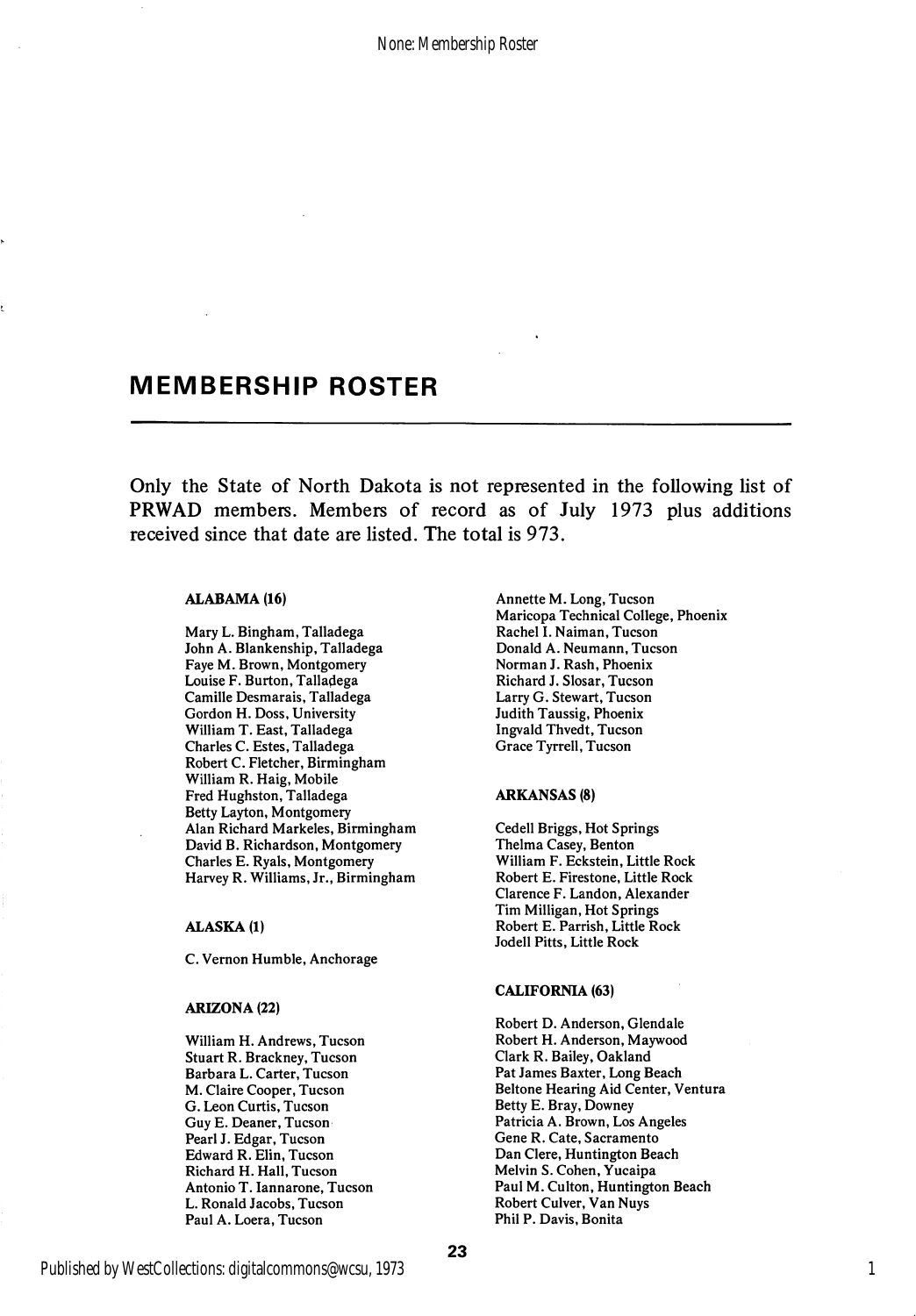Holly Elliott, San Francisco Buffy Fetter, Northridge Mike Finneran, Northridge Sal J. DiFrancesca, La Jolla Joseph Giallo, Santa Cruz Ann Glass, Sacramento Bedford Goldstein, Van Nuys Joyce Groode, Chatsworth Sister Cleta Herold, San Francisco John M. Hibbard, Fair Oaks Marjoriebell S. Holcomb, Tustin Shirley Homfeld, San Mateo Ruth M. Jackson, Palo Alto Eldon H. Jeffrey, Inglewood J. Gay Johnson, Oakland Ray L. Jones, Northridge Roger R. Jones, San Francisco Gregory C. Kimberlin, Los Angeles Victor Lampe, San Francisco Tony deLaTorre, Fresno Martin Lipin, Van Nuys Beverly Jean McKee, San Diego Virginia McKinney, Los Angeles Mary Ellen McManus, San Francisco Brian L. Malzkuhn, Riverside Leroy W. Mason, Lake Hughes Lucille V. Miller, Northridge Fred Morrison, Burbank Harry J. Murphy, Thousand Oaks Lawrence Newman, Riverside John R. Paul, Fresno Andrea C. Reeder, Pasadena Ronald E. Reese, Sacramento Bernadette Ries, San Luis Obispo Einer Rosenkjar, Van Nuys Vera H. Schiller, Glendale Hllde S. Schlesinger, San Francisco Hubert J. Sellner, El Cerrito Jean M. Smith, La Hambra State Department of Education, Sacramento Natalie G. Stephenson, Covina Conrad Stepner, Downey Gayle M. Stiltner, Van Nuys Winifred deVos, Berkeley Richard V. Wallace, Long Beach Donald N.Wieand, La Jolla Dale C. Williamson, Sausalito Josephine F. Wilson, San Diego Richard O. Wright, Richmond M. Eunice Zukowski, Simi Valley

#### COLORADO (11)

Jerome G. Alpiner, Denver C. O. Brunson, Colorado Springs David Correa, Pueblo Darlene Franks, Lakewood James H. Haney, Denver Bertha A. Kondrotis, Denver Glenn Noteboom, Denver Esther M. Seanor, Colorado Springs Kenneth R. Seeley, Loveland John T. Shirley, Denver Arthur C. Squires, Denver

#### CONNECTICUT (15)

Robert D. Bergin, W. Hartford Albert Berke, W. Hartford William Burley Boutell, Putnam Barbara B. Brasel, W. Hartford Marilyn O. Brown, W. Hartford Edmond D. Cassetti, Rocky Hill Peter A. DeMarco, Bridgeport Rae DeRose, Newington John D. Hulser, Hartford J. Michael James, Southington Emil S. Ladner, W. Hartford Dorthy S. Miles, New London Nancy B. Rarus, W. Hartford Marvin B. Sallop, W. Hartford Fred L. Sparks, Jr., W. Hartford

#### DELAWARE (5)

Alice E. Drake, Wilmington John G. Nace, Newark William Pickhardt, Wilmington Robert C. Riale, Newcastle Lou Ann B. Simpson, Claymont

#### DISTRICT OF COLUMBIA (53)

Edna P. Adler, Washington Yerker J. O. Anderson, Washington Otto B. Berg, Washington Donald C. Bowman, Washington John Cowen, Washington Leonard M. Elstad, Washington John Mark Ennis, Washington Rod Ferrell, Washington Rochelle G. Fields, Washington Peter J. Fine, Washington Marilyn Galloway, Washington Jack Gannon, Washington Constance A. Gant, Washington Gerilee Gustason, Washington Doin Hicks, Washington Mary Hockersmith, Washington Meda Hutchinson, Washington Ruth E. Jefferson, Washington Renee Johnson, Washington Richard K. Johnson, Washington Henry W. E. Klopping, Washington Hartley R. Koch, Washington John E. Lawyer, Washington Marlene McAleer, Washington Daniel F. McHugh, Washington Willard J. Madsen, Washington Linda L. Martin, Washington Robert C. Mehan, Washington E. C. Merrill, Washington E, J. Moncada, Washington Richard M. Phillips, Washington Albert T. Pimentel, Washington Howard M. Quigley, Washington Lottie Riekehof, Washington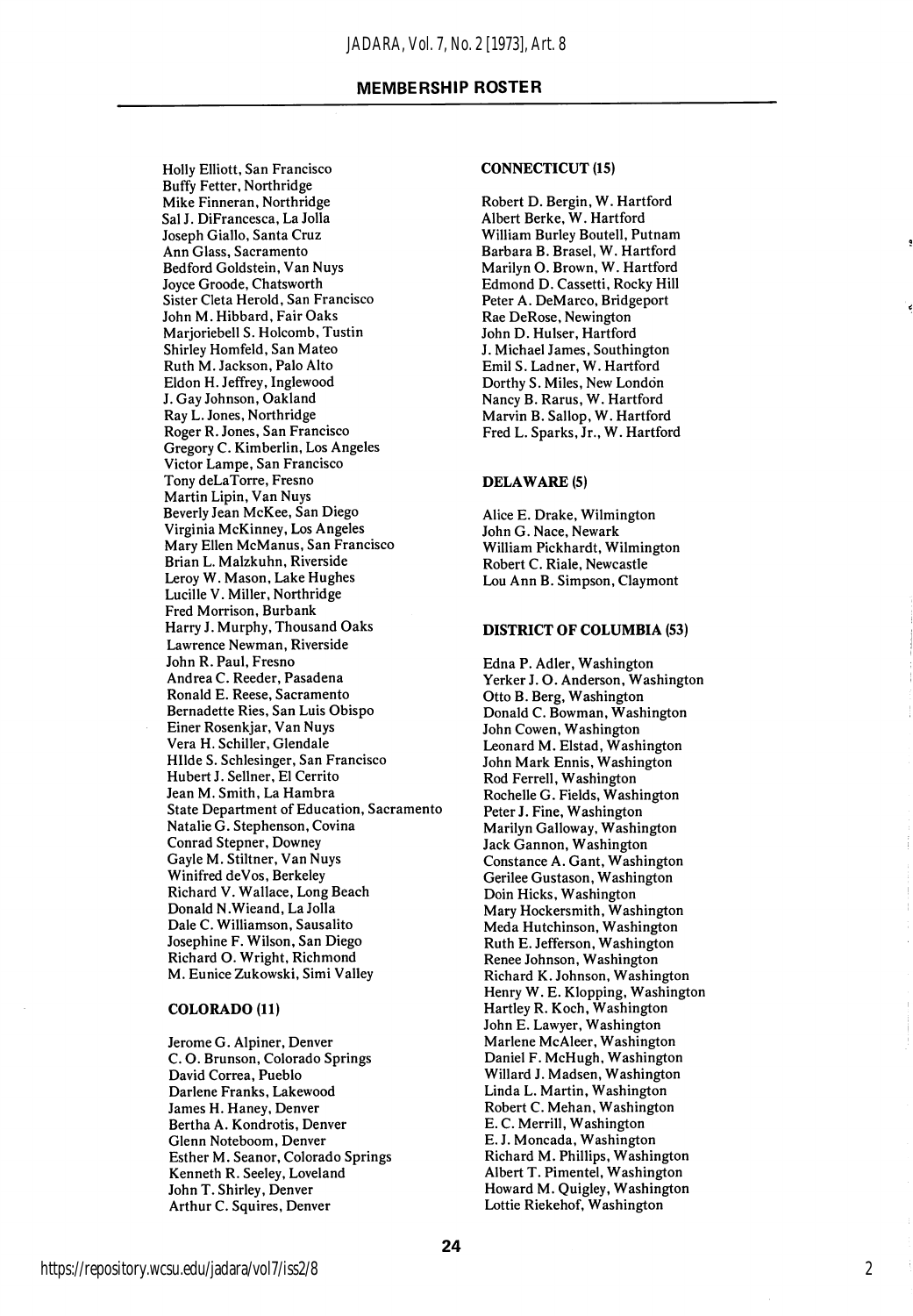Peter W. Ries, Washington Luther D. Robinson, Washington Roz Rosen, Washington Sylvia Rosenblatt, Washington Joseph Rosenstein, Washington Howard L. Roy, Washington William C. Saunders, Washington Ben M. Schowe, Jr., Washington John S. Schuchman, Washington Allen E. Sussman, Washington Claire J. Timmons, Washington Raymond J. Trybus, Washington Norman Tully, Washington Frank R. Turk, Washington Margaret W. Walworth, Washington Roslyn Waring, Washington Carol Weiss, Washington Boyce R. Williams, Washington Barbara A. Willigan, Washington

#### FLORIDA (31)

Kenneth C. Bachman, Jr., Sarasota Kenneth C. Bachman, Sr., Sarasota Patsy R. Brown, Tallahassee Raymond Butler, St. Augustine Anita L. Buker, Hialeah Janet Dombey, Tampa Betty Edwards, Clearwater Joseph P. Finnegan, Jr., St. Augustine Russell A. Graham,Fort Myers Mary Ann Gilchrist, Jacksonville Stephen F. Greene, St. Augustine Thomas E. Hicks, Palm Beach Garden John W. Justl, Tallahassee Barbara Lee Jones, Jacksonville Karl Kranskey, Melbourne William C. McClure, St. Augustine Elizabeth M. Marsh, Temple Terrace Orville C. Matthews, Clearwater Craig Mills, Tallahassee John H. Oliver, Elkton Norman Oja, St. Augustine Judith K. Ott, West Palm Beach Dodd Pace, Tallahassee James N. Porter, Fort Lauderdale Ernst R. Schneider, Clearwater Christine Smith, St. Augustine Eugene Stockton, Jacksonville Robert Thompson, St. Augustine Carmen S. Tiberio, St. Augustine Mary F. Wolfe, St. Augustine Richard F. Zipperer, Sarasota

#### GEORGIA (23)

William Lawton Adams, Cave Spring Kenneth W. Barrett, Woodland Howard E. Bearden, Atlanta Howard H. Burns, Atlanta Phyllis R. Chalk, Rome Jack Claxton, Atlanta William E. Daughtrey, Riverdale

Rondall Davidson, Bainbridge Charles A. Fanshaw, Cave Spring Dale C. Gibson, Cave Spring Thomas J. Lawrie, Cave Spring Susie A. Y. Ligon, Atlanta Bill Myatt, Cave Spring Edward J. Nagy, Cave Spring Emory Proctor, Savannah Max Stephens, Newman Milton M. Stephens, College Park Reuben M. Tuck, Atlanta Jean C. Visscher, Atlanta Roger A. Walton, Decatur Henry C. Warner, Atlanta Don A. Watkins, Albany Desolee Yeiser, Atlanta

#### HAWAII(1)

Virginia M. Simonalle, Honolulu

#### IDAHO (4)

Merl E. Eden, Twin Falls Ronald G. Jones, Gooding Jim C. Palmer, Twin Falls Deoine Schnudt, Gooding

#### ILLINOIS (38)

Jane A. Allen, Evanston Robert R. Anderson, Jacksonville Orlin S. Anderson, Jacksonville Gary Austin, DeKalb Dale Berger, Chicago Kenneth L. Bosch, DeKalb Katie Marie Brown, Chicago Paul Cantwell, Chicago Jean L. Crompton, Evanston Flora Dinkines, Chicago Robert J. Donoghue, Evanston Ada Erickson, Chicago Vae Rose Fultz, Jacksonville Susan M. Goldstein, Evanston Robert E. Griffith, Springfield Joseph Groner, Chicago Nancy Huber, Chicago Joseph G. Kennedy, Highland Park Philip A. Kerr, Chicago Charlotte Kirby, DeKalb Mariann Kirby, Chicago Irvin A. Kommer, Quincy George Laster, Elgin Lois A. Malley, Clarendon Mari T. Marsh, Sheldon Barbara L. Merten, North Aurora Catherine Munro, Mt. Prospect Seth L. Tetteh Ocloo, Carbondale Herbert Pickell, Jr., Hanover Park W. E. Randell, Gurnee Rosie Rasenick, Skokie Cecilia E. Saddler, Chicago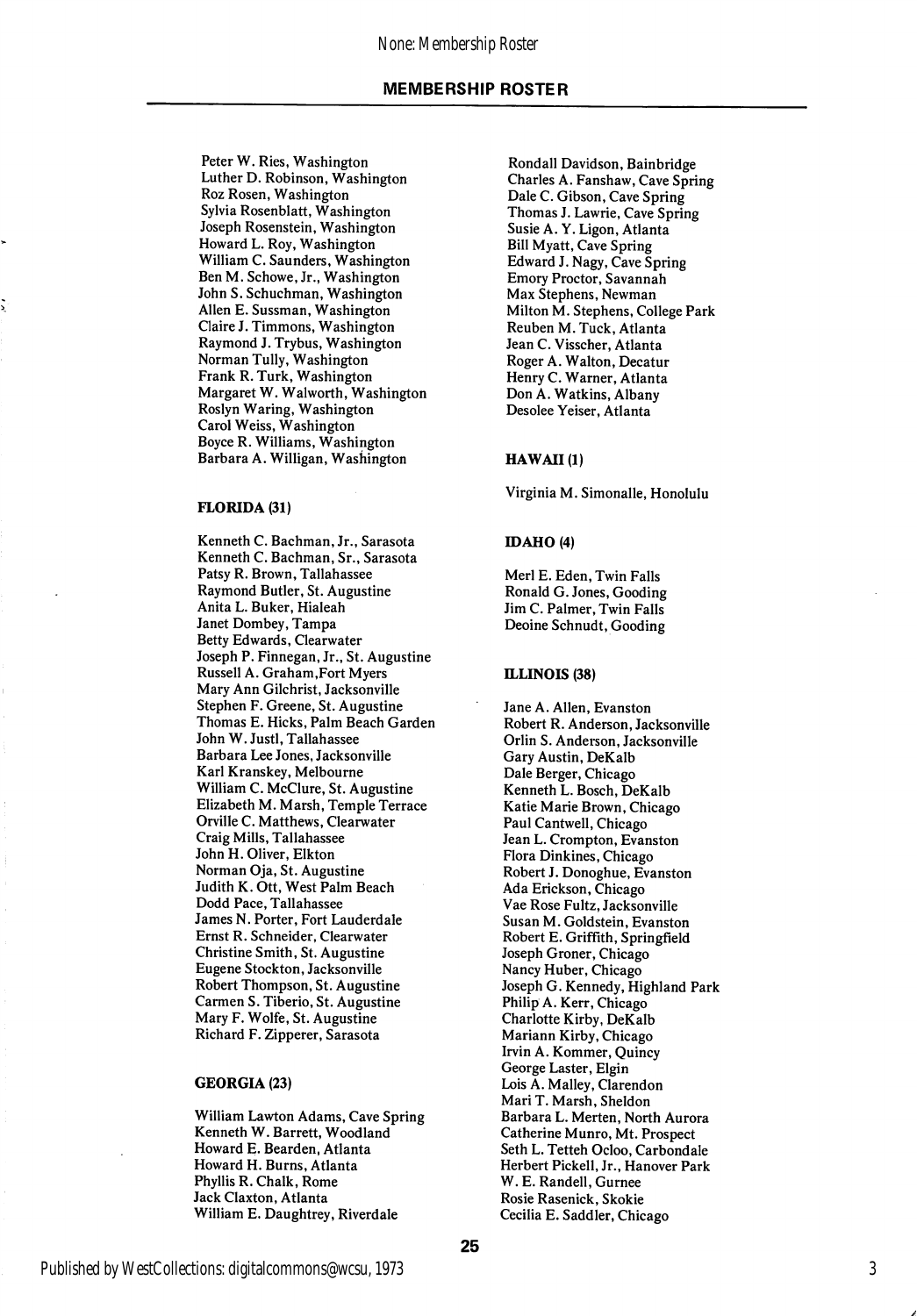Albert G. Seal, Chicago Joseph W. Sendelbaugh, DeKalb David R. Simon, Park Forest Frank B. Sullivan, Oak Park Franklin Williamson Workshop, West Frankfort Dianne Witte, Jacksonville

#### INDIANA (16)

Larry Brice, Evansville Shirley Hermerding, Indianapolis Samuel B. Honigman, Fort Wayne Indiana/Purdue University, Indianapolis Diane M. Munro, Indianapolis Alan R. Parnes, Indianapolis John H. Payne, Indianapolis Eugene W. Petersen, Indianapolis Albert Rhodes, Jr., Indianapolis Faye Sanders, Muncie Don M. Shaffer, Indianapolis Elvin R. Stoltzfus, Goshen J. Dean Twining, Muncie Robert A. Wagoner, Indianapolis Hward M. Watson, Indianapolis T. J. Weakley, Indianapolis

#### IOWA (6)

Elmer J. LaBranche, Marion Janet Dillingham, Des Moines James C. Hanson, Des Moines Kenneth L. Reams, Des Moines Elaine Syzmoniak, Des Moines Niel VerHoef, Grimes

#### KANSAS (7)

George A. Cleaver, Atchison James N. DeNio, Kansas City Darrell E. Matthews, Overland Park June B. Miller, Kansas City Kenneth Morganfield, Kansas City Stanley D. Roth, Olathe Dorothy Ruge, Wichita

#### KENTUCKY (8)

Diane L. Barnard, Louisville Faye W. Best, Danville Norman R. Elliott, Hopkinsville Norma D. Lewis, Anchorage Frank N. Moore, Lexington Edwart F. Peltier, Danville Marian Spencer, Louisville Bill Vaught, Danville

#### LOUISIANA (21)

Susan M. Childress, New Orleans Sister Eymard, O. P., Scott Robert Gagnard, Metairie Agnes G. Guidry, Kenner Gerard J. Howell, New Orleans Marshall Larrivier, Lafayette Sally Ann Martin, Baton Rouge Peter H. Mistich, New Orleans Anthony P. Mowad, Oakdale David W. Myers, New Orleans Sister F. Parker, O. P., Baton Rouge Roy L. Pierce, Metairie Rosario R. Raneri, New Orleans Tom Redd, Lake Charles Kenneth A. Smith, Baton Rouge Laval F. Taylor, Monroe Nadene S. Vaughn, Alexandria W. C. Vaughn, Alexandria Douglas O. Wells, New Orleans Lane West, Lafayette Peter A. Wuescher, New Orleans

#### MAINE (2)

Philip M. Tracy, Portland Earl J. Thaler, Pittsfield

#### MARYLAND (50)

A. Therese Absher, Bethesda Edward C. Carney, Beltsville Richard W. Colosimone, Landover Alan B. Crammatte, Adelphi Alfred Cranwill, Columbia Richard R. Cutler, Reisterstown Cheryl Davenport, Upper Marlboro Robert R. Davila, Lanham Marie M. Davis, Gaithersburg David M. Denton, Frederick Doris Lee Dickens, Oxon Hill Harold J. Domich, Oxon Hill Glenda S. Ennis, Cheverly Patricia Farrell, Silver Spring Alexander Fleischman, Greenbelt Victor Galloway, Glendale Mervin D. Garretson, Wheaton Augustine Gentile, Silver Spring Emanuel Golden, Bowie Ernest E. Hairston, Greenbelt Sarah L. Hyde, Hyattsville Carolyn Jones, Upper Marlboro Jerald M. Jordan, Adelphi Lee Katz, College Park Edward T. Kilcullen, Baltimore Marcellus A. Kleberg, Kensington Charles N. Lednum, Jr., Cambridge Virginia Lewis, Crofton Charlotte Loveless, Pasadena Willis Mann, Silver Spring Thomas Mayes, Silver Spring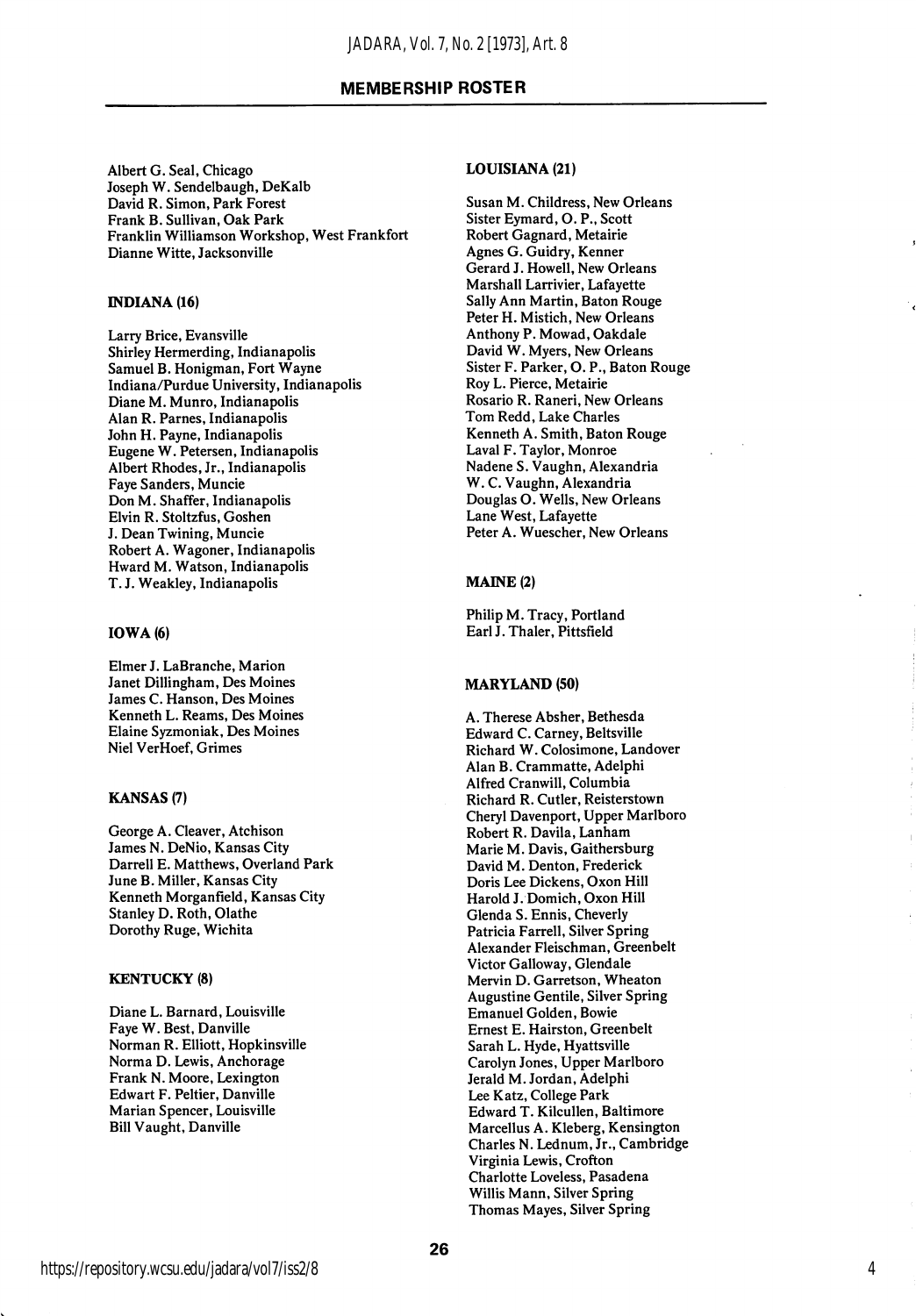Richard L. Michael, Union Bridge Esther F. Miller, Baltimore Jean Ann Mulrooney, Bladensburg Arthur G. Norris, Silver Spring Brent S. Nowak, Landover Malcolm Norwood, Hyattsville Terry O'Rourke, Silver Spring Dianne M. Plassey, Landover Edgar B. Porter, Silver Spring Mary Jane Rhodes, Greenbelt Gary W. Roberts, Riverdale Martha Saywell, Baltimore Arthur Schildroth, Kensington Frederick C. Schreiber, Silver Spring Linwood D.Smith, District Heights Harvey B. Stein, Annapolis Michael A. Valentine, New Carrollton McCay Vernon, Westminster Ann Mills Warren, Silver Spring

#### MASSACHUSETTS (9)

Wayne Farrell, Framington Center Robert B. Gonzales, Amherst Charles E. Jones, Foxboro Clifford A. Lawrence, Andover Fan L. Pope, Natick Muriell K. Pokross, Boston Helen C. V. Rose, Newton Richard E. Thompson, Needham Lois A. Willett, Haverhill

#### MICHIGAN (29) MISSOURI (13)

Richard L. Babb, Detroit Ronald H. Brenaman, Detroit Gary Bueche, Detroit Dorothy E. Church, Saginaw Anthony DiRocco, Detroit Harry Doren, Farmington Marlaine Ehrenberger, East Lansing Agnes T. Foret, Detroit Hearing Information Council, Jackson Hearing & Speech Center, Grand Rapids Ada Z. Heavenrich, Detroit Andrew Hnatow, Plainwell Robert M. Ingram, Detroit Henning C. F. Irgens, Plainwell Intermediate School District, Mt. Clemens Linda Aileen McCollum, St. Clair Shores Catherine Maes, Detroit Earl J. Mottard, Marquette J. Dennis Ortiz, Lansing Betty Pellegrino, Capac Curtis Robbins, Southfield Charles V. Roman, Trenton G. Peter Shuart, Flint Alfred Sonnenstrahl, Detroit Bert E. Sperstad, Dearborn Vivian M.Stevenson, East Lansing Arthur O. Washburn, Adrian Lewis Wilcox, Orchard Lake Stanley A. Wyczawski

#### MINNESOTA (21)

John J. Bachman, St. Paul Carlyn Bryngelson, N. St. Paul Lawrence T. Bunde, Minneapolis Kathryn J. Carruth, Richfield Shirley E. Crowe, St. Paul David D. Custer, St. Paul Harold L. Draving, Minneapolis Patrick W. Duggan, St. Paul Kenneth Gilmore, St. Paul Harry A. Goddard, Roseville Patricia A. Hooey, Mankato Henry Howard, St. Cloud Alice LaBarre, St. Paul Robert R. Lauritsen, St. Paul Edward Leroy Lund, St. Cloud Vernon C. Mjelde, Moorhead Donald F. Moores, St. Paul Barbara Parker, Bloomington Roger L. Reddan, Bloomington Joan H. Stephan, Minneapolis Carol Vetter, St. Paul

#### MISSISSIPPI (5)

Betty P. Austin, Jackson James M. Hancock, Jackson Glen R. Hendren, Hattiesburg Lloyd E. Jennings, Meridian Joel Peeler, Jackson

Deaf & Blind Ministries, Springfield Lloyd A. Harrison, Fulton Joan G. Henderson, Fulton Martin A. Hewitt, Clayton Sidney N. Hurwitz, St. Louis Uriel C. Jones, St. Louis Arpad de Kallos, St. Louis Edgar D. Lawrence, Springfield Paul M. Neunuebel, Florissant Herbert W. Rohe, St. Louis Eldon E. Shipman, Fulton S. Richard Silverman, St. Louis Harry Young, Sedalia

#### MONTANA (2)

Charles W. Davis, Great Falls Clarice M. Petrick, Missoula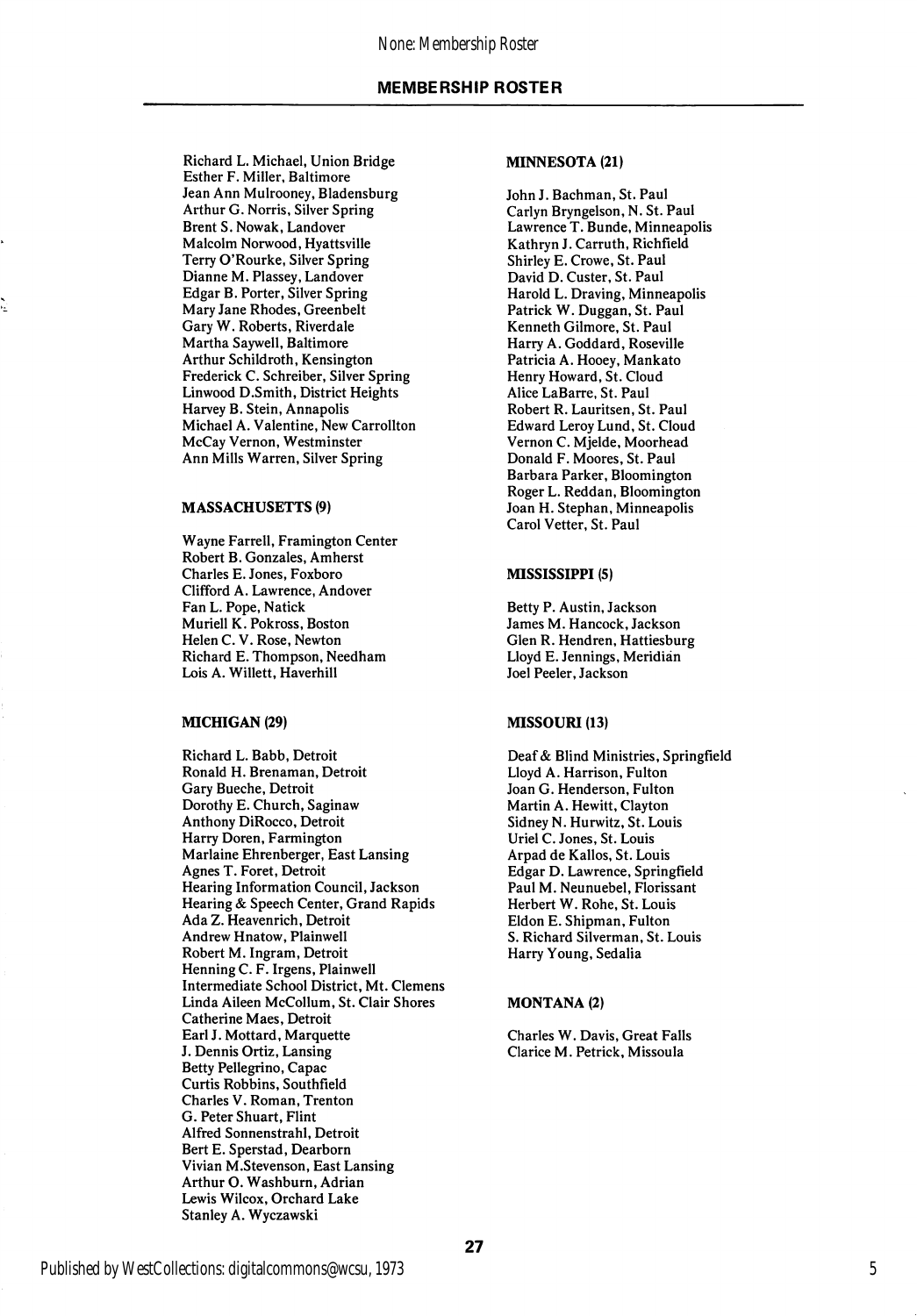#### NEBRASKA (7)

Edward B. Brown, Omaha Clarence O. Dail, Omaha Ernest W. Dallier, Jr., Omaha William H. Lange, Omaha Phyllis Livingstone, Omaha H. A. Rau, Omaha Phyllis B. Tuininga, Omaha

#### NEVADA (4)

Lucinda L. Guernsey, Reno Paul McComb, Reno Sarah J.McGlamery, Las Vegas William G. Morris, Reno

#### NEW HAMPSHIRE (12)

Dominick V. Bonura, Claremont James S. Butler, Manchester D. Kent Butterfield, Derry Bernard J. Campbell, Hudson Peter E. Clarke, Concord Geralyn Joyce Clough, Chester Edgar M. Howard, Jr., Manchester Arthur G. Jillette, Jr., Concord Hamden C. Moody, Jr., Manchester Stephen P. Nestor, Jr., Peterborough Mary A. Rahn, Portsmouth John O. Willis, Greenfield

#### NEW JERSEY (9)

Myron Caine, Elizabeth Jack Caren, Paterson Steven K. Chough, River Edge Al. S. Coppola, Orange Daryl Duprez, Richwood Eunice L. Foster, Trenton Charles M. Jochem, West Trenton John H. Kissel, Asbury Park A. James Mattera, Metuchen

#### NEW MEXICO (3)

Warren C. Alexander, Santa Fe Inis Onstine, Albuquerque John M. Robertson, Albuquerque

#### NEW YORK (80)

Syed Abdullah, Orangeburg Glenn B. Anderson, New York Ken Z. Altshuler, New York Joseph Avery, Rochester John C. Barner, Schenectady Florence Bielemeier, Queens Village Robert A. Boccaccio, Rochester Jane Bolduc, Rochester Frank G. Bowe, Jr., New York William E. Castle, Rochester Jack R. Clarcq, Rochester Marjorie Clere, Baldwinsville Thomas F. Cribbin, Brooklyn J. Croft, New York Ames Curchin, Rochester Shirley R. Curtis, Rochester Walter J. Darcy, New York William T. Darnell, Rochester Vemon W. Davis, Rochester Taras B. Denis, Elmsford Patricia Dow, Bronx Eugene R. Dyer, Rockville Center Robert D. Dwyer, Rome R. Greg Emerton, Rochester A. Wyatt, Emergy, Jr., Rochester Tom Federlin, New York Richard E. Fendrich, Jackson Heights Max Friedman, Bronx Robert Frisina, Pittsford Jerrold L. Galleher, Poughkeepsie Sol Goldman, New York Martin J. Hall, Brooklyn Daniel A. Hodgson, Elmhurst Michael Hoffman, White Plains Tracy A. Hurwitz, Rochester Mario J. Illi, E. Syracuse Beatrice F. Jacoby, Copake Elizabeth Janson, Lawrence Donald D. Johnson, Rochester George Wm. Johnston, New York Laura Katz, Jackson Heights James L. Kersting, Rochester Michael L. Kleper, Rochester Lynn Kramer, Jamaica Jeffery Lambert, Briarwood Dolores A. Liebner, Buffalo Irene W. Leigh, New York Y. Eugene Levine, Albany Glenn T. Lloyd, Suffern Therese M. Maher, Rochester Martin F. Major, Rome Paul G. Mance, Springville Keith D. Muller, New York Patrick McCahill, New York Richard W. Mcllveen, Staten Island Doris W. Naiman, New York Kenneth R. Nash, Rochester Ronald E. Nomeland, Liverpool Elizabeth H. O'Brien, Scottsville Sister Mary M. Pasternak, Buffalo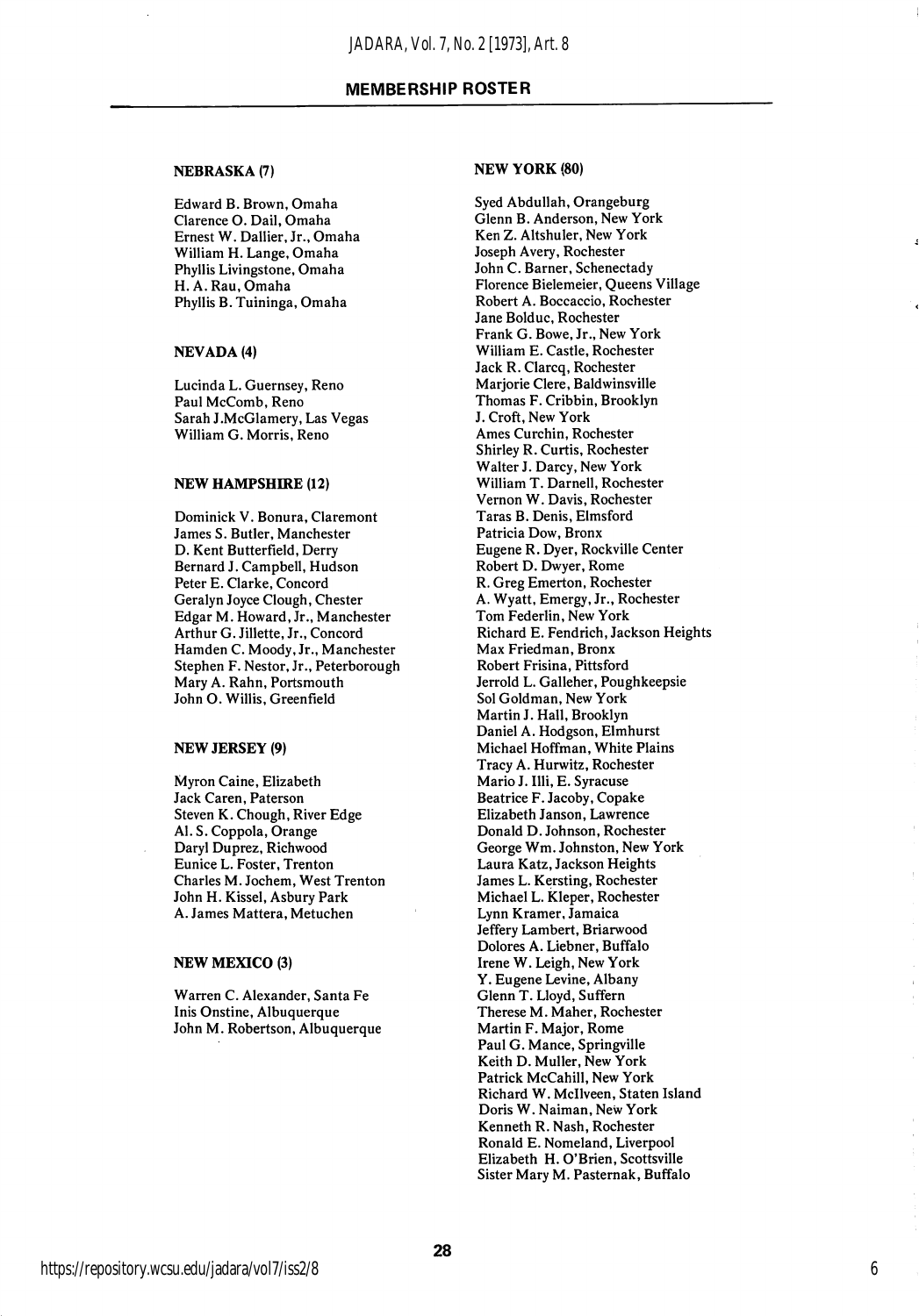#### None: Membership Roster

#### MEMBERSHIP ROSTER

Jerry L. Post, Brooklyn John D. Rainer, New York Lois M. Reed, Rochester Ramon F. Rodriguez, Syracuse R. R. Rynearson, Rochester Jerome D. Schein, New York John G. Schroedel, Kew Gardens Russell D. Smith, Schenectady James Stangarone, Rochester Martin L. A. Sternberg, New York Carlton Strail, Syracuse E. Ross Stuckless, Rochester Emanuel Tabin, Staten Island Betty Toney, Scottsville Edward J. Tucker, Jr., Orangeburg Antonio R. Virsida, Elmhurst Doug Watson, New York E. Marshall Wick, Rochester George B. Young, New York Frank R. Zieziula, New York

#### NORTH CAROLINA (11)

Eva Neil Butler, Granite Falls William D. Campbell, Jr., Morganton David Carstens, Connellys Spring Ann Davidson, Winston Salem Earl Elkins, Morganton Leonard M. Ernest, Greenville Melanie J. Harmes, Charlotte F. Terry Kemp, Raleigh Joseph V. Schaefer, Fayetteville William M.Simpson, Morganton Ralph C. Stegall, Morganton

#### OHIO (104)

Joan Kathryn Adler, Toledo Sister Corita Ambro, Cleveland Joyce C. Andenoro, Brunswick Evelyn Baer, Akron Joan Baughman, Dayton Robin Bechtel, Athens Randall K. Beedle, Cleveland A. Frank Benedict, Cincinnati John W. Black, Columbus Brett Blevins, Perrysburg Yvonne Bolitho, Canton Dolores J. Boyd, Canton George R. Brown, Columbus Charles T. Bryan, Columbus Nancy Lyons Buchan, Columbus Marie T. Calgano, Cleveland Joseph J. Caruso, Niles Donna Chambers, Columbus Elwood Chaney, Gallon Dean A. Christopher, Athens O. L. Cluse, Youngstown Joanne L. Cole, Columbus James Collins, Columbus William E. Covert, Chillicothe

Arnold L. Daulton, Columbus James M. Davis, Cincinnati N. Leah DeVaux, Cincinnati Janet Sue Dobecki, Westerville Barbara Sue Douglas,Dayton Leroy L. Dunning, Cincinnati Terrence Q. Easterwood, Toledo Donald S. Eliot, Columbus James D. Everett, Cleveland Sandar S. Ferrier, Hamilton Martha Fleck, Cleveland Robert Fleck, Cleveland Donald Fucci, Athens Francis Gattas, Columbus Vivian Geltz, Canton Nellie D. Gillespie, Columbus Beverly A. Goldstein, Shaker Heights Geraldine Y. Gordon, Columbus Timothy R. Griffith, Akron Christine L. Hansen, Lakewood Hillcrest Hearing Aids, Inc., Dayton E. J. Hittle, Akron Harry W. Hoeman, Bowling Green Richard T. Holt, Columbus Louise Hume, Akron E. C. Jefferies, Akron Richard Johnson, Urbana Edith Jones, Morrow Robert B. Keller, Lima Kathleen S. Kelps, Steubenville Brian R. Kilpatrick, Mayfield Heights Eugene Kimmel, Troy Paul F. Klenke, Cincinnati Robert H. Knox, Canton Robert O. Lankenau, Akron Betty Jean Lankenau, Akron Clifton F. Lawrence, Cincinnati Mary Beth Lean, Hudson Barbara Litteral, Dayton Lavell McDermott, Mansfield Joseph D. McNulty, Cleveland Judith C. Mader, Strongsville Jeanne A. Manning, Lakewood William March, Columbus Glenn B. Miller, Toledo Russell S. Moore, Worthington Mrs. R. S. Moore, Worthington Richard G. Myers, Akron Geneva Norvell, Zanesville Homer Norvell, Zanesville Dick Petkovich, Cleveland Heights Joseph G. Podolsky, Mansfield Joseph L. Ponting, Cincinnati Ruth Pratt, Chillicothe Richard R. Recko, Gates Mills Darlyne J. Reising, Brunswick Michael L. Repas, Columbus Lillian Reynolds, Risingsun Raymond Z. Rich, Cleveland Susan Rose, Columbus Jean W. Rothenberg, Cincinnati Thomas D. Russell, Painesville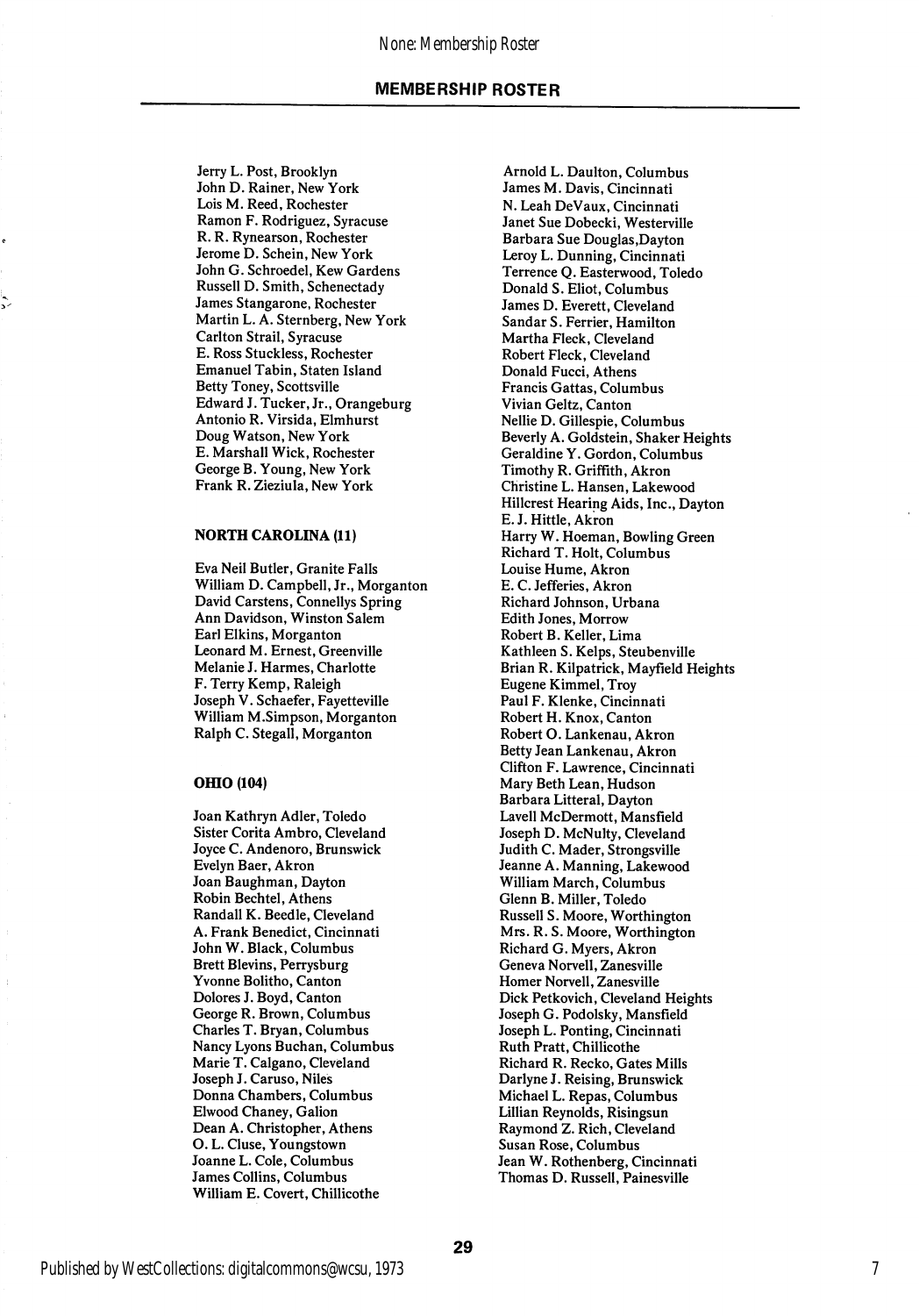John K. Sederwall, Akron Douglas S. Slasor, Columbus Richard J. Slosar, Cleveland Dorothy J. Snyder, Cincinnati Thomas R. Snyder, Columbus John Sproat, Columbus Polly Stephens, Columbus Robert D. Stimpert, Columbus Florence Toma, Cleveland Robert Timmerman, Toledo Alex Turner, Mansfield Dorothy Gene Vegas, Akron Vocational Educ. for Physically Handicapped, Dayton Ellie White, Columbus Heidi Wilsbach, Toledo Sue R. Wincenciak, Cleveland M. Eugene Winters, Mansfield Ruth Leah Zieleniec, University Heights

#### OKLAHOMA (5)

Jimmie Jones, Tulsa George T. Metcalfe, Oklahoma City C. G. Miller, Oklahoma City Elmo F, Pierce, Edmond Kathryn A. Stewart, Oklahoma City

#### OREGON (19)

James W. Andrues, Portland Cheri L. Ballantine, Portland Charles G. Bluett, Salem H. William Brelje, Portland Josephine Carr, Monmouth Donna M. Chapman, Salem David A. Clarke, Corvallis Roma Rae Cline, Salem Wm. H. Cooksley, Jr., Beaverton Dale J. Dodds, Monmouth Elsie Forrest, Salem Betty P. Holdt, Salem Marilyn K. Medberry, Eugene E. Ted Michaud, Jr., Portland Ruth E. Nelson, Monmouth John D. O'Connor, Eugene Ruth A. Sandefur, Portland Ronald Spendal, Salem Richard E. Walker, Monmouth

#### PENNSYLVANIA (33)

K. W. Bergstresser, Harrisburg Grace A. Boyer, Allentown Joanne B. Campbell, York Joseph A. Cohen, Williamsport Edgar J. Corkrey, Philadelphia Arden Coulston, Etters Helen B. Craig, Pittsburgh

William N. Craig, Pittsburgh Margaret V. Danowski, Reading John M. Degler, Willow Grove Yona Diamond, Philadelphia Philip J. Econcomos, Pittsburgh Max Elbaum, Erie Willis A. Ethridge, Limestone Albert J. Fine, West Chester A11. Fineman, Jenkintown Mary Pat Gallagher, Philadelphia Donald R. Gallion, Harrisburg Leon Glassman, Philadelphia Frieda K. Hammermeister, Pittsburgh Fannie H. Lang, Ambler Janet E. McManes, Sewickley Eugene F. McSweeney, Pittsburgh Susan C. Martino, Pittsburgh Elizabeth Murphy, Pittsburgh Yale S. Nathanson, Philadelphia Rose S. Olanoff, Philadelphia Juan A. Pincheira, Pittsburgh Luther B. Prickett, Pittsburgh Edgar H. Shroyer, Pittsburgh Aram L. Terzian, Havertown Henry B. Thomas, Willow Grove David H. Tornblum, Pittsburgh

#### RHODE ISLAND (3)

Dennis J. Amst, Kingston George H. Bond, Manville John F. Spellman, Jr., Cranston

#### SOUTH CAROLINA (6)

R. John Carney, Columbia Stephen O. Crain, Fairforest Larry M. Harrelson, Columbia Kenneth L. Loftis, Greenville Allen McCallister, Spartanburg J. Charlie McKinney, Spartanburg

#### SOUTH DAKOTA (4)

John K. Ellefson, Sioux Falls John Gonzalex, Sioux Falls John W. Hudson, Jr., Sioux Falls Sterling Simonson, Sioux Falls

#### TENNESSEE (22)

Donnell H. Ashmore, Knoxville Patrick A. Bryant, Jefferson City C. D. Cavalaris, Knoxville William E. Davis, Knoxville Jeanne C. French, Memphis James Goldfeder, Nashville W. Lloyd Graunke, Johnson City Kent Harrell, Chattanooga Donald E. Leber, Memphis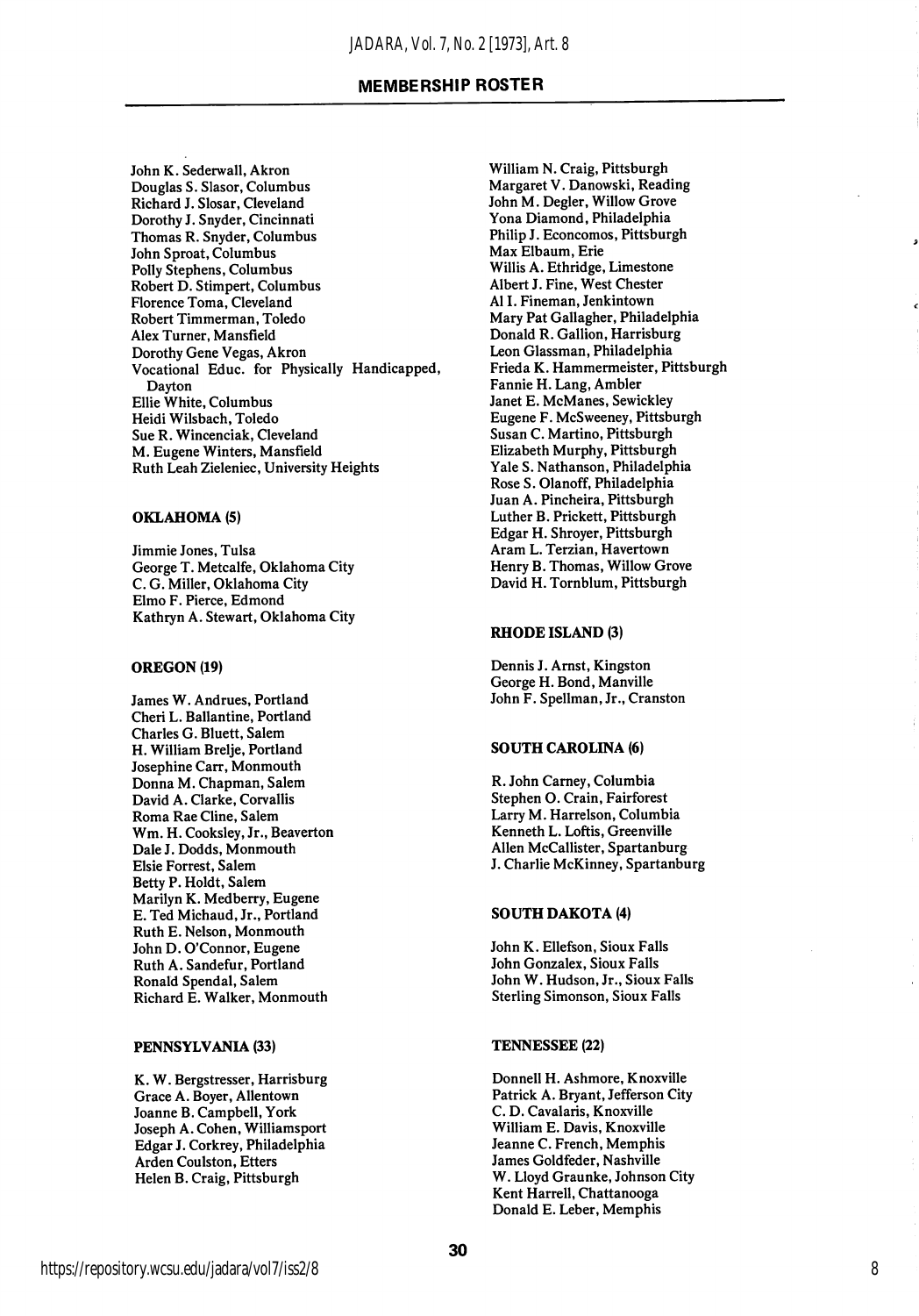Melvin A. Levy, Knoxville Myra Luker, Nashville Art Montoya, Knoxville Rosita Pacto, Chattanooga Cordelia B. Pointer, Knoxville Lynn Rowe, Memphis Betty W. Steed, Memphis Helen Trentham, Knoxville C. Eugene Thomas, Jr., Memphis James Holden Waynick, Nashville William B. West, Columbia William E. Woodrick, Knoxville D. N. Young, Knoxville

#### TEXAS (60)

e,

Linda T. Bartlett, Dallas Louis Bills, Lubbock R. G. Blakely, Dallas Lilith E. Browning, Ft. Worth R. Hugh Brunson, Baytown Allen F. Bubeck, Jr., Richardson Freida Buhler, Dallas Judith R. Burroughs, Dallas Gwendel D. Butler,Austin Kathryn V. Caldcleugh, Austin Kelly Candell, Denton Uvaldo Canto, Austin Elizabeth Carlton, Dallas James G. Carrigan, El Paso Vennie Cecil, Boerne Ralph D. Churchill, Dallas Fay M. Clements, Houston Tara Cohen,Houston John Conn, Austin J. C. Cooper, Jr., San Antonio Patrice Costello, Lubbock Nancy Crownover, Dallas Marie A. Curtis, Lubbock Nancy E. Dougal, Pharr Jonnie R. Duncan, Terrell James B. Eckber, Ft. Worth Julia Eckber, Ft. Worth Jack English, Dallas Joan Fernandes, Arlington June Grant, San Antonio Edwin K. Hammer, Dallas Jerry Hassell, Austin Alice B. Haynes, Houston Louise B. Helton, Dallas Marjory C. Jarrell, Humble James C. Laney, Lubbock Linda Sue McCroskey, Dallas Howard Marnan, San Antonio Patricia Anne Miller, Lubbock Kenneth M. Pacetti, Houston Ursula Palmer, Mesquite Jo Lynn Pamulo, Austin Marian G. Pharr, Austin Luetta K. Phillips, Baytown Sidney G. Pietzsch, Dallas Mary E. Redman, Houston

Ron Ricks, Amarillo Ruth Y. Rogers, Baytown Julius P. Seeger, Austin Julie Anne Smith, Granbury Sonja Smith, Henderson W. E. Stricklen, Dallas Tom Valentine, Dallas Robert A. Varnado, Groves Polly Walton, Houston Ralph H. White, Austin Debra D. Wicksten, Dallas Peggy Sue Wilford, Houston J. Calvin Willard, Waco Paula Womack, Austin

#### UTAH (6)

Robert E. Bevill, Ogden Wallace A. Goates, Salt Lake City Robert G. Sanderson, Roy C. Rex Scott, Salt Lake City Jack Spear, Salt Lake City John A. White, Provo

#### VERMONT (1)

Donald F. Powers, Brattleboro

#### VIRGINIA (26)

James Bengelsdorf, Roanoke Paige E. Berry, Fishersville Vernon L. Browning, Fishersville William S. Cale, Springfield Winston W. Carter, Richmond Richard S. Clark, Alexandria Larry M. Correu, Richmond Nancy H. Gordon, Staunton Thomas J. Goulder, Falls Church George Joslin, Richmond Elizabeth Kindred, Arlington Carl E. McCurdy, Roanoke Michael A. McLean, Springfield Charles H. Merritt, Richmond J. Rex Purvis, Richmond David O. Riker, Reston Linda Ann Rosen, Stuarts Draft Barbara B. Sachs, McLean James L. Scott, Fairfax George Duane Smith, Alexandria John W. Stallings, Jr., Norfolk Carole Summers, Waynesboro E. Allen Thomas, Winchester Stanley Turner, Hampton Janet M. Wosch, Richmond Fred Parkis Yates, Jr., Staunton